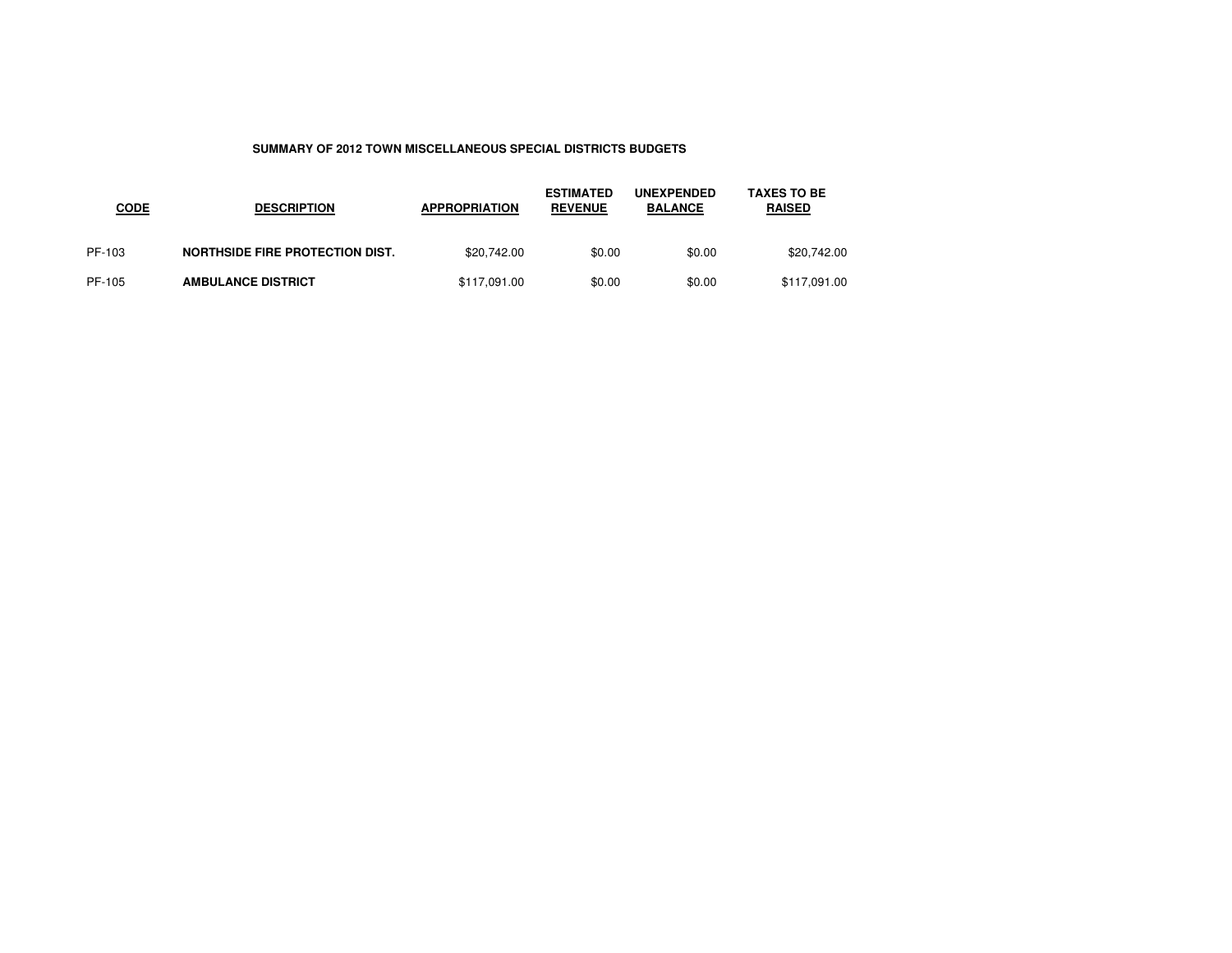## **NORTHSIDE FIRE PROTECTION DIST.**

|                                                             | <b>ACTUAL 2009</b> | <b>ACTUAL 2010</b> | <b>BUDGET 2011</b> | <b>BUDGET 2012</b> |
|-------------------------------------------------------------|--------------------|--------------------|--------------------|--------------------|
| <b>FIRE PROTECTION DIST: Revenue</b><br>1001 Property Taxes | \$17,283.00        | \$21,643.00        | \$17,089.00        | \$0.00             |
| <b>TOTAL REVENUE</b>                                        | \$17,283.00        | \$21,643.00        | \$17,089.00        | \$0.00             |
| 5999 APPROP FD BALANCE                                      | \$0.00             | \$0.00             | \$3,462.00         | \$0.00             |
| <b>GRAND TOTAL REVENUE</b>                                  | \$17,283.00        | \$21,643.00        | \$20,551.00        | \$0.00             |
| FIRE PROTECTION DIST : Appropriations                       |                    |                    |                    |                    |
| 3410.4400 Contracted Services                               | \$17,283.00        | \$18,181.00        | \$20.551.00        | \$20,742.00        |
| <b>TOTAL APPROPRIATIONS</b>                                 | \$17,283.00        | \$18,181.00        | \$20,551.00        | \$20,742.00        |

**SUMMARY OF NORTHSIDE FIRE PROTECTION DISTRICT**

|                                 | <b>APPROPRIATION</b>            | <b>REVENUE</b>                      | <b>UNEXPENDED</b><br><b>BALANCE</b> | <b>AMOUNT TO BE</b><br><b>RAISED BY TAXES</b> |
|---------------------------------|---------------------------------|-------------------------------------|-------------------------------------|-----------------------------------------------|
|                                 | \$20,742.00                     | \$0.00                              | \$0.00                              | \$20,742.00                                   |
|                                 | <b>ASSESSED</b><br><b>VALUE</b> | <b>TAXES TO</b><br><b>BE RAISED</b> | <b>TAX</b><br><b>RATE</b>           |                                               |
| <b>NORHSIDE FIRE PROTECTION</b> | \$16,038,469                    | \$20.742.00                         | \$1.2933                            |                                               |